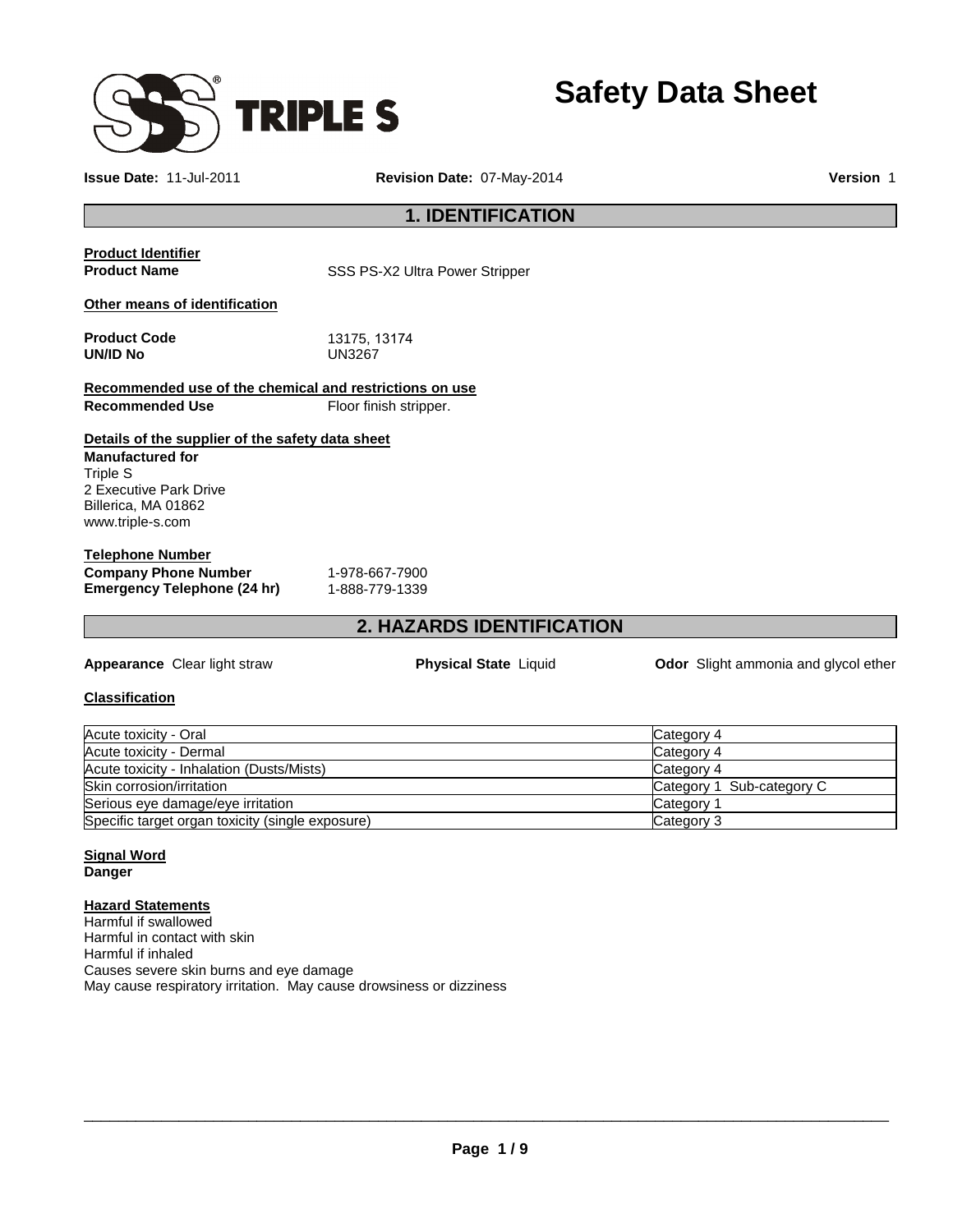

#### **Precautionary Statements - Prevention**

Wash face, hands and any exposed skin thoroughly after handling Do not eat, drink or smoke when using this product Wear protective gloves/protective clothing/eye protection/face protection Use only outdoors or in a well-ventilated area Do not breathe dust/fume/gas/mist/vapors/spray

#### **Precautionary Statements - Response**

IF IN EYES: Rinse cautiously with water for several minutes. Remove contact lenses, if present and easy to do. Continue rinsing Immediately call a poison center or doctor/physician IF ON SKIN (or hair): Remove/Take off immediately all contaminated clothing. Rinse skin with water/shower Wash contaminated clothing before reuse IF INHALED: Remove victim to fresh air and keep at rest in a position comfortable for breathing Immediately call a poison center or doctor/physician IF SWALLOWED: rinse mouth. Do NOT induce vomiting

#### **Precautionary Statements - Storage**

Store locked up Store in a well-ventilated place. Keep container tightly closed

#### **Precautionary Statements - Disposal**

Dispose of contents/container to an approved waste disposal plant

#### **Other Hazards**

Harmful to aquatic life with long lasting effects

## **3. COMPOSITION/INFORMATION ON INGREDIENTS**

| <b>Chemical Name</b>             | CAS No   | Weight-% |
|----------------------------------|----------|----------|
| Ethanolamine                     | 141-43-5 | 20-30    |
| Ethylene Givcol Monobutyl Ether  | 111-76-2 | 20-30    |
| Ethylene glycol monophenyl ether | 122-99-6 | $5 - 15$ |

\*\*If Chemical Name/CAS No is "proprietary" and/or Weight-% is listed as a range, the specific chemical identity and/or percentage of composition has been withheld as a trade secret.\*\*

## **4. FIRST-AID MEASURES**

#### **First Aid Measures**

| <b>Eye Contact</b>  | Rinse immediately with plenty of water, also under the eyelids, for at least 15 minutes. Seek<br>immediate medical attention/advice.                  |
|---------------------|-------------------------------------------------------------------------------------------------------------------------------------------------------|
| <b>Skin Contact</b> | Take off contaminated clothing. Wash with soap and water. If irritation persists, seek<br>medical attention. Wash contaminated clothing before reuse. |
| <b>Inhalation</b>   | Remove to fresh air. Call a physician immediately.                                                                                                    |
| Ingestion           | Rinse mouth. Give large quantities of water. Do not induce vomiting. Get medical attention.                                                           |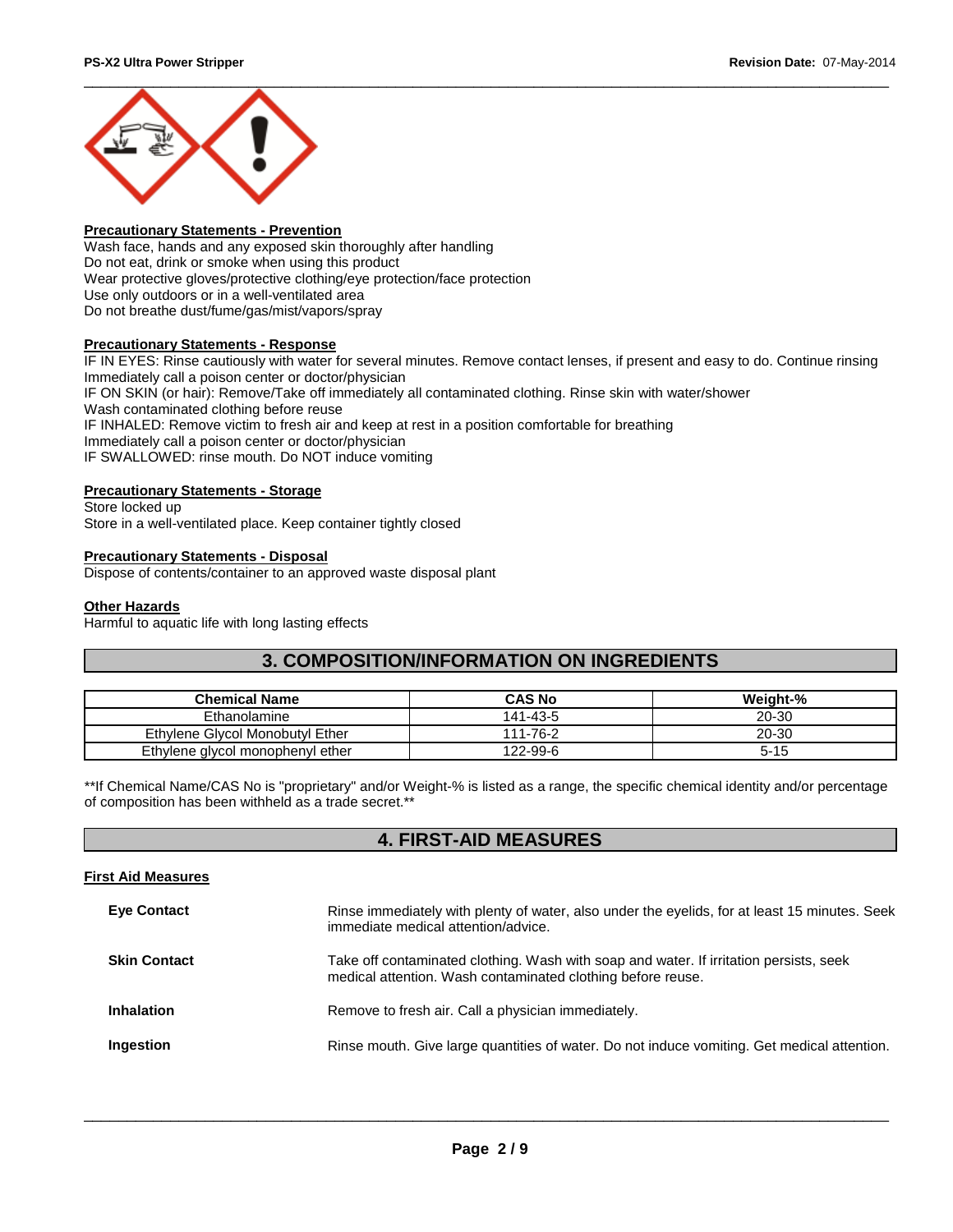#### **Most important symptoms and effects**

**Symptoms** Prolonged contact may even cause severe skin irritation or mild burn. Causes painful stinging or burning of eyes and lids, watering of eyes. Vapor causes irritation to nasal and respiratory passages.

#### **Indication of any immediate medical attention and special treatment needed**

|  | <b>Notes to Physician</b> |
|--|---------------------------|
|  |                           |

**Treat symptomatically.** 

**5. FIRE-FIGHTING MEASURES** 

\_\_\_\_\_\_\_\_\_\_\_\_\_\_\_\_\_\_\_\_\_\_\_\_\_\_\_\_\_\_\_\_\_\_\_\_\_\_\_\_\_\_\_\_\_\_\_\_\_\_\_\_\_\_\_\_\_\_\_\_\_\_\_\_\_\_\_\_\_\_\_\_\_\_\_\_\_\_\_\_\_\_\_\_\_\_\_\_\_\_\_\_\_

#### **Suitable Extinguishing Media**

Water. Dry chemical. Carbon dioxide (CO2).

#### **Unsuitable Extinguishing Media** Not determined.

#### **Specific Hazards Arising from the Chemical**

None known.

#### **Protective equipment and precautions for firefighters**

As in any fire, wear self-contained breathing apparatus pressure-demand, MSHA/NIOSH (approved or equivalent) and full protective gear.

## **6. ACCIDENTAL RELEASE MEASURES**

#### **Personal precautions, protective equipment and emergency procedures**

**Personal Precautions Use personal protective equipment as required.** 

#### **Methods and material for containment and cleaning up**

**Methods for Containment** Prevent further leakage or spillage if safe to do so.

**Methods for Clean-Up** Flood area with water and then mop up. Dispose of in accordance with federal, state and local regulations.

## **7. HANDLING AND STORAGE**

#### **Precautions for safe handling**

**Advice on Safe Handling** Handle in accordance with good industrial hygiene and safety practice. Do not destroy or deface the label. Use personal protection recommended in Section 8. Wash thoroughly after handling. Do not eat, drink or smoke when using this product. Do not breathe dust/fume/gas/mist/vapors/spray. Use only in well-ventilated areas.

#### **Conditions for safe storage, including any incompatibilities**

| <b>Storage Conditions</b> | Keep containers tightly closed in a dry, cool and well-ventilated place. Store containers |
|---------------------------|-------------------------------------------------------------------------------------------|
|                           | upright. Store locked up.                                                                 |
|                           |                                                                                           |

## **Incompatible Materials Strong acids. Strong oxidizing agents.**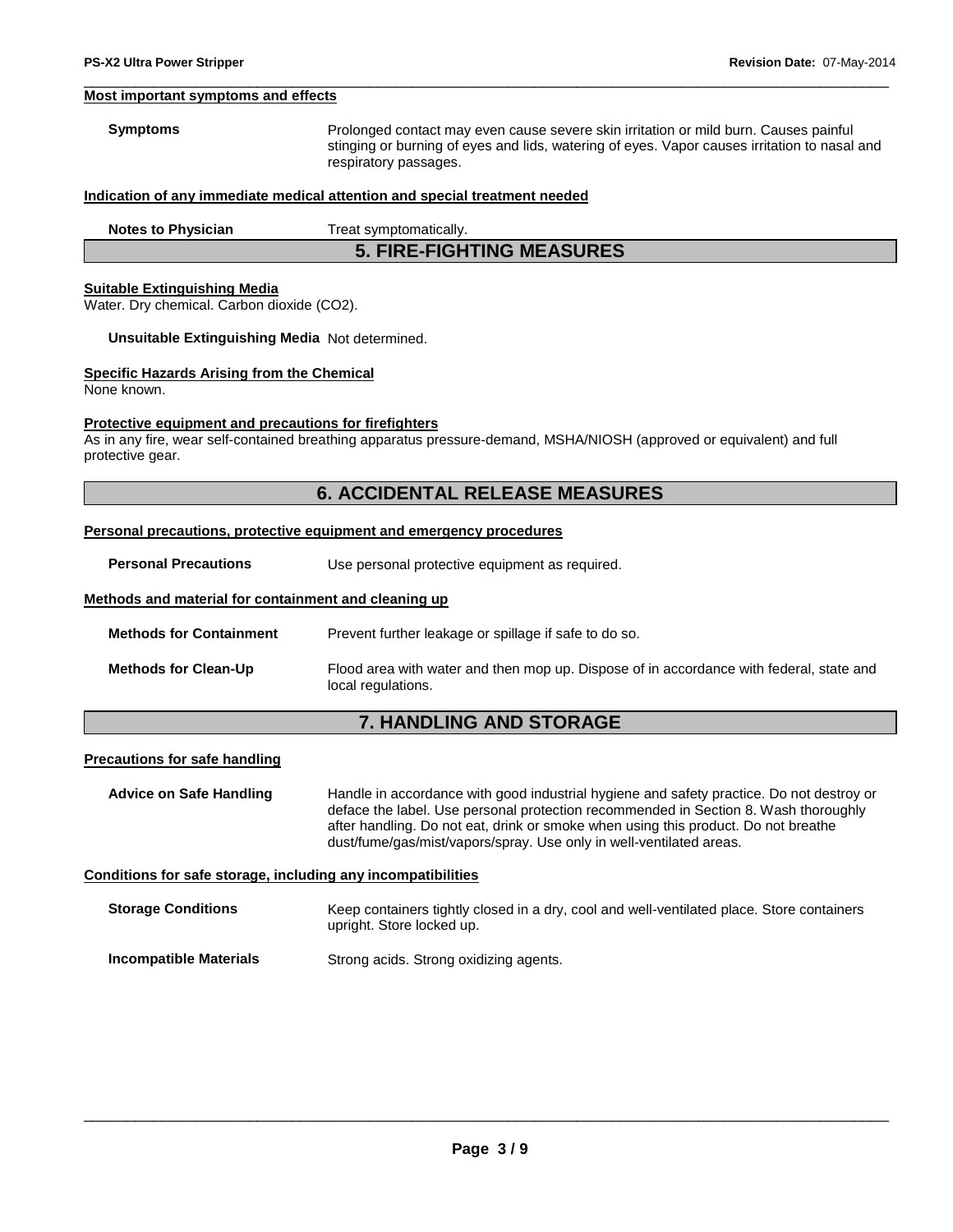# **8. EXPOSURE CONTROLS/PERSONAL PROTECTION**

\_\_\_\_\_\_\_\_\_\_\_\_\_\_\_\_\_\_\_\_\_\_\_\_\_\_\_\_\_\_\_\_\_\_\_\_\_\_\_\_\_\_\_\_\_\_\_\_\_\_\_\_\_\_\_\_\_\_\_\_\_\_\_\_\_\_\_\_\_\_\_\_\_\_\_\_\_\_\_\_\_\_\_\_\_\_\_\_\_\_\_\_\_

#### **Exposure Guidelines**

| <b>Chemical Name</b>            | <b>ACGIH TLV</b> | <b>OSHA PEL</b>             | <b>NIOSH IDLH</b>         |
|---------------------------------|------------------|-----------------------------|---------------------------|
| Ethanolamine                    | STEL: 6 ppm      | TWA: 3 ppm                  | IDLH: 30 ppm              |
| 141-43-5                        | TWA: 3 ppm       | TWA: 6 $mg/m3$              | TWA: 3 ppm                |
|                                 |                  | (vacated) TWA: 3 ppm        | TWA: $8 \text{ mg/m}^3$   |
|                                 |                  | (vacated) TWA: 8 mg/m $3$   | STEL: 6 ppm               |
|                                 |                  | (vacated) STEL: 6 ppm       | STEL: $15 \text{ mg/m}^3$ |
|                                 |                  | (vacated) STEL: 15 mg/m $3$ |                           |
| Ethylene Glycol Monobutyl Ether | TWA: 20 ppm      | TWA: 50 ppm                 | IDLH: 700 ppm             |
| 111-76-2                        |                  | TWA: 240 mg/m <sup>3</sup>  | TWA: 5 ppm                |
|                                 |                  | (vacated) TWA: 25 ppm       | TWA: 24 mg/m <sup>3</sup> |
|                                 |                  | (vacated) TWA: 120 mg/m $3$ |                           |
|                                 |                  | (vacated) S*                |                           |
|                                 |                  | $S^*$                       |                           |

#### **Appropriate engineering controls**

**Engineering Controls Apply technical measures to comply with the occupational exposure limits.** 

#### **Individual protection measures, such as personal protective equipment**

| <b>Eve/Face Protection</b>      | Goggles.                                                   |
|---------------------------------|------------------------------------------------------------|
| <b>Skin and Body Protection</b> | Rubber gloves.                                             |
| <b>Respiratory Protection</b>   | Ensure adequate ventilation, especially in confined areas. |

**General Hygiene Considerations** Handle in accordance with good industrial hygiene and safety practice.

## **9. PHYSICAL AND CHEMICAL PROPERTIES**

#### **Information on basic physical and chemical properties**

| <b>Physical State</b> |  |
|-----------------------|--|
| Appearance            |  |

## **Property Values Values Remarks • Method pH Melting Point/Freezing Point and Not available Boiling Point/Boiling Range And Not determined Boiling Point/Boiling Range**

Liquid

14.00<br>Not available

**Color Clear light straw Clear determined a Clear determined a Clear determined A Clear determined A Clear determined A Clear determined A Clear determined A Clear determined A Clear determined A Clear determined A Clear d** 

**Applement Clear liquid Clear liquid Clear liquid Clear 1 Applement 2 Odor Clear 1 Clear 1 Clear 1 Clear 1 Clear 1 Clear 1 Clear 1 Clear 1 Clear 1 Clear 1 Clear 1 Clear 1 Clear 1 Clear** glycol ether<br>Not determined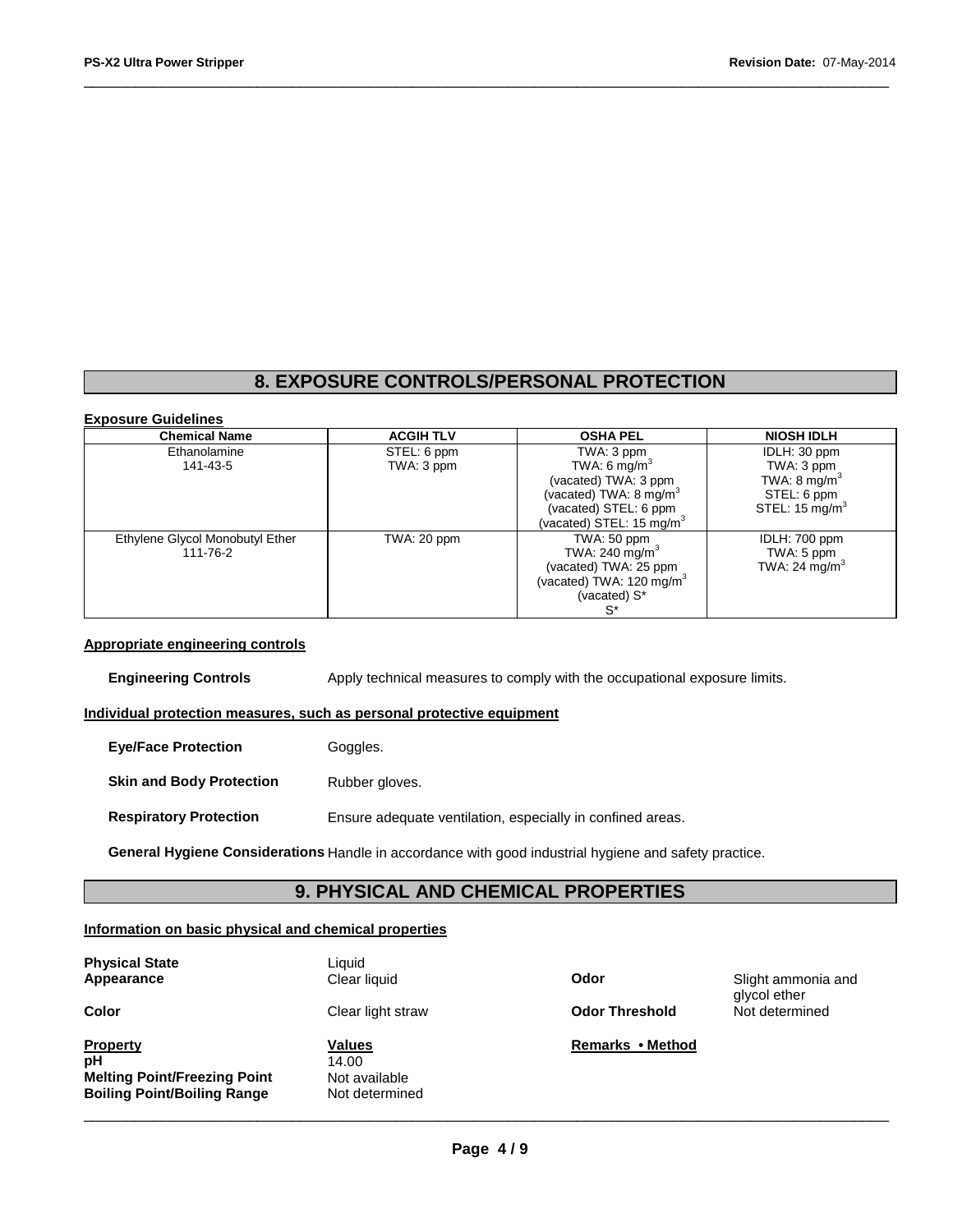| <b>Flash Point</b>                  | None               |             |  |
|-------------------------------------|--------------------|-------------|--|
| <b>Evaporation Rate</b>             | Not determined     |             |  |
| <b>Flammability (Solid, Gas)</b>    | n/a-liquid         |             |  |
| <b>Upper Flammability Limits</b>    | Not determined     |             |  |
| <b>Lower Flammability Limit</b>     | Not determined     |             |  |
| <b>Vapor Pressure</b>               | Not available      |             |  |
| <b>Vapor Density</b>                | Not determined     |             |  |
| <b>Specific Gravity</b>             | 1.007              | $(1=Water)$ |  |
| <b>Water Solubility</b>             | Completely soluble |             |  |
| Solubility in other solvents        | Not determined     |             |  |
| <b>Partition Coefficient</b>        | Not determined     |             |  |
| <b>Auto-ignition Temperature</b>    | Not determined     |             |  |
| <b>Decomposition Temperature</b>    | Not determined     |             |  |
| <b>Kinematic Viscosity</b>          | Not determined     |             |  |
| <b>Dynamic Viscosity</b>            | Not determined     |             |  |
| <b>Explosive Properties</b>         | Not determined     |             |  |
| <b>Oxidizing Properties</b>         | Not determined     |             |  |
| <b>10. STABILITY AND REACTIVITY</b> |                    |             |  |

#### **Reactivity**

Not reactive under normal conditions.

#### **Chemical Stability**

Stable under recommended storage conditions.

#### **Possibility of Hazardous Reactions**

None under normal processing.

#### **Conditions to Avoid**

Keep out of reach of children.

#### **Incompatible Materials**

Strong acids. Strong oxidizing agents.

#### **Hazardous Decomposition Products**

None known based on information supplied.

## **11. TOXICOLOGICAL INFORMATION**

#### **Information on likely routes of exposure**

|  | Product Information |
|--|---------------------|
|--|---------------------|

| <b>Eye Contact</b>  | Causes severe eye damage.                               |
|---------------------|---------------------------------------------------------|
| <b>Skin Contact</b> | Causes severe skin burns. Harmful in contact with skin. |
| <b>Inhalation</b>   | Harmful if inhaled.                                     |
| Ingestion           | Harmful if swallowed.                                   |

#### **Component Information**

| <b>Chemical Name</b>             | Oral LD50            | Dermal LD50                                                          | <b>Inhalation LC50</b> |
|----------------------------------|----------------------|----------------------------------------------------------------------|------------------------|
| Ethanolamine                     | $= 1720$ mg/kg (Rat) | $= 1$ mL/kg (Rabbit) = 1025 mg/kg                                    |                        |
| $141 - 43 - 5$                   |                      | Rabbit)                                                              |                        |
| Ethylene Glycol Monobutyl Ether  | $= 470$ mg/kg (Rat)  | $= 2270$ mg/kg (Rat) = 220 mg/kg ( $= 2.21$ mg/L (Rat) 4 h = 450 ppm |                        |
| 111-76-2                         |                      | Rabbit                                                               | ็Rat ) 4 h             |
| Ethylene glycol monophenyl ether | $= 1260$ mg/kg (Rat) | $= 5$ mL/kg (Rabbit) = 14422 mg/kg                                   |                        |
| 122-99-6                         |                      | Rat                                                                  |                        |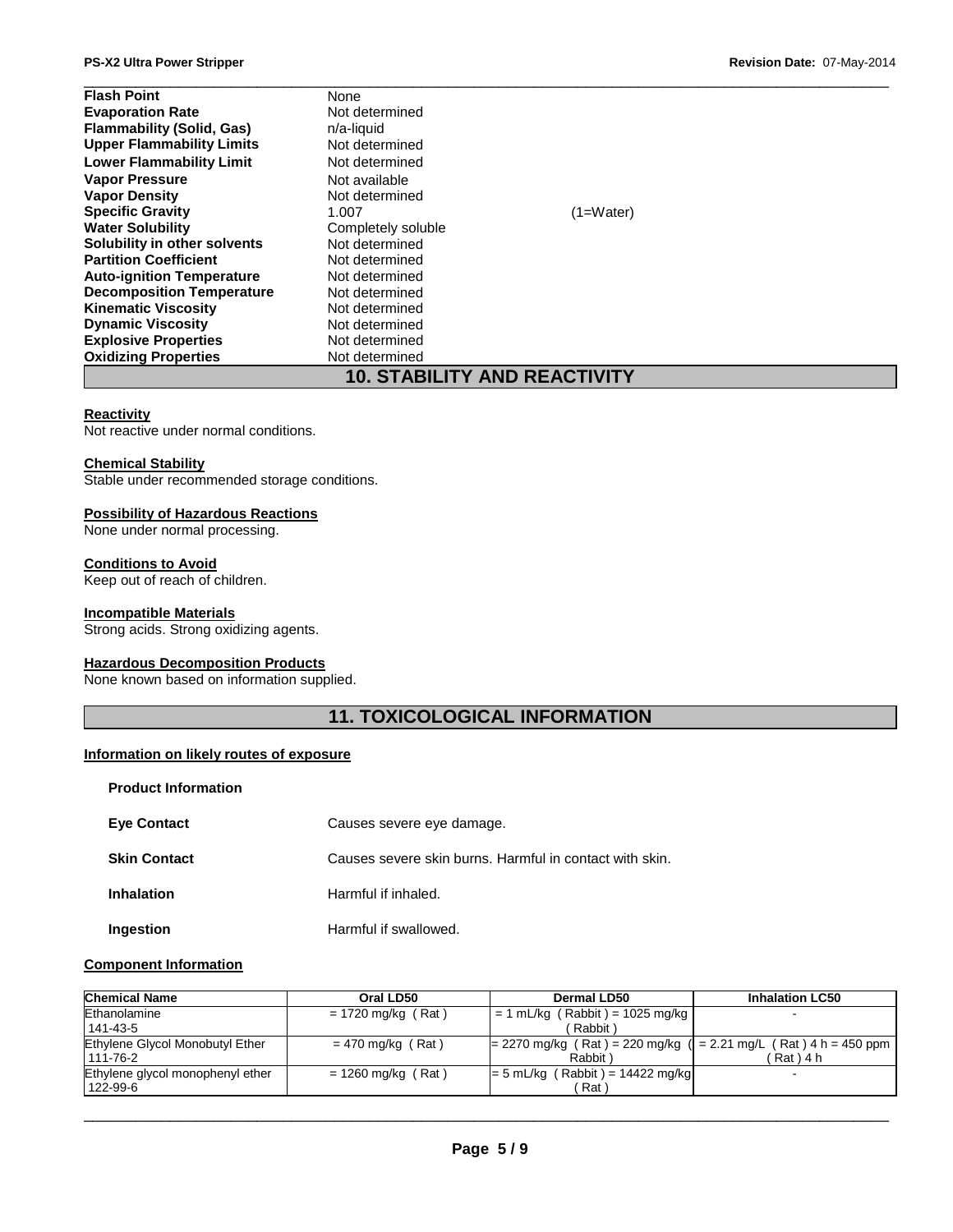| Trade S<br>Secret | Rat<br>1700<br>$\overline{\phantom{0}}$<br>-<br>πu<br>vv |  |
|-------------------|----------------------------------------------------------|--|
|                   |                                                          |  |

#### **Information on physical, chemical and toxicological effects**

**Symptoms** Please see section 4 of this SDS for symptoms.

#### **Delayed and immediate effects as well as chronic effects from short and long-term exposure**

**Carcinogenicity Not classifiable as a human carcinogen.** 

| <b>Chemical Name</b>      | <b>ACGIH</b> | <b>IARC</b> | <b>NTP</b> | <b>OSHA</b> |
|---------------------------|--------------|-------------|------------|-------------|
| Ethylene Glycol Monobutyl | АЗ           | Group 3     |            |             |
| Ether                     |              |             |            |             |
| 11-76-2                   |              |             |            |             |

**Legend** 

**ACGIH (American Conference of Governmental Industrial Hygienists)**  A3 - Animal Carcinogen

**IARC (International Agency for Research on Cancer)** 

Group 3 IARC components are "not classifiable as human carcinogens"

**STOT - single exposure** May cause respiratory irritation. May cause drowsiness or dizziness.

#### **Numerical measures of toxicity**

Not determined

## **12. ECOLOGICAL INFORMATION**

#### **Ecotoxicity**

Harmful to aquatic life with long lasting effects.

| <b>Chemical Name</b>       | Algae/aquatic plants  | <b>Fish</b>                  | <b>Toxicity to</b>        | <b>Crustacea</b>          |
|----------------------------|-----------------------|------------------------------|---------------------------|---------------------------|
|                            |                       |                              | microorganisms            |                           |
| Ethanolamine               | 15: 72 h Desmodesmus  | 227: 96 h Pimephales         | $EC50 = 110$ mg/L 17 h    | 65: 48 h Daphnia magna    |
| 141-43-5                   | subspicatus mg/L EC50 | promelas mg/L LC50 flow-     | $EC50 = 12200$ mg/L 2 h   | mg/L EC50                 |
|                            |                       | through 3684: 96 h           | $EC50 = 13.7$ mg/L 30 min |                           |
|                            |                       | Brachydanio rerio mg/L       |                           |                           |
|                            |                       | LC50 static 300 - 1000: 96 h |                           |                           |
|                            |                       | Lepomis macrochirus mg/L     |                           |                           |
|                            |                       | LC50 static 114 - 196: 96 h  |                           |                           |
|                            |                       | Oncorhynchus mykiss mg/L     |                           |                           |
|                            |                       | LC50 static 200: 96 h        |                           |                           |
|                            |                       | Oncorhynchus mykiss mg/L     |                           |                           |
|                            |                       | LC50 flow-through            |                           |                           |
| Ethylene Glycol Monobutyl  |                       | 1490: 96 h Lepomis           |                           | 1698 - 1940: 24 h Daphnia |
| Ether                      |                       | macrochirus mg/L LC50        |                           | magna mg/L EC50 1000: 48  |
| 111-76-2                   |                       | static 2950: 96 h Lepomis    |                           | h Daphnia magna mg/L      |
|                            |                       | macrochirus mg/L LC50        |                           | <b>EC50</b>               |
| Ethylene glycol monophenyl | 500: 72 h Desmodesmus | 337 - 352: 96 h Pimephales   | $EC50 = 32.4$ mg/L 5 min  | 500: 48 h Daphnia magna   |
| ether                      | subspicatus mg/L EC50 | promelas mg/L LC50 flow-     | $EC50 = 880$ mg/L 17 h    | mg/L EC50                 |
| 122-99-6                   |                       | through 366: 96 h            |                           |                           |
|                            |                       | Pimephales promelas mg/L     |                           |                           |
|                            |                       | LC50 static 220 - 460: 96 h  |                           |                           |
|                            |                       | Leuciscus idus mg/L LC50     |                           |                           |
|                            |                       | static                       |                           |                           |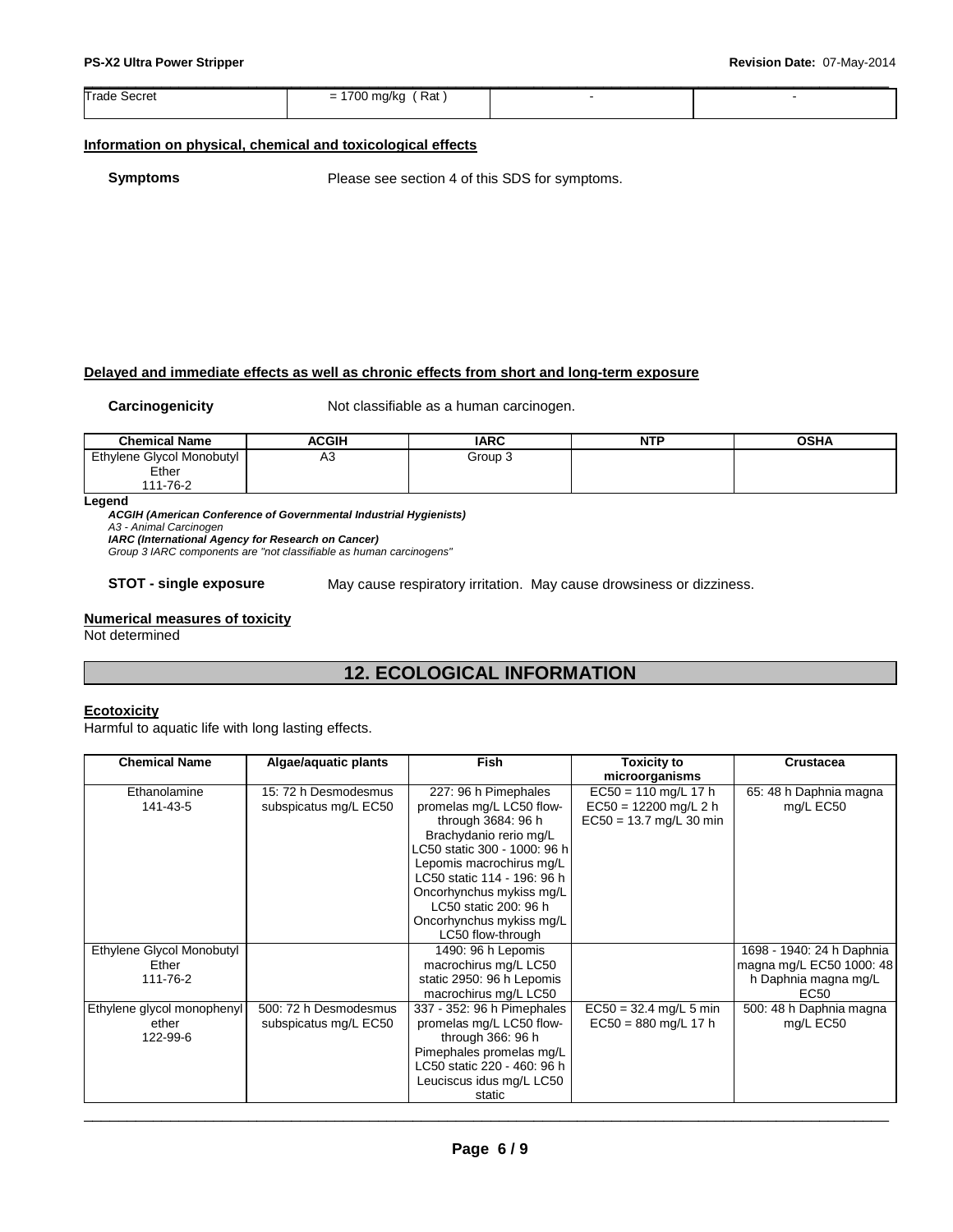| Trade Secret | 1.01: 72 h Desmodesmus<br>subspicatus mg/L EC50 | 34 - 62: 96 h Lepomis<br>macrochirus mg/L LC50 | 113: 48 h Daphnia magna<br>mg/L EC50 Static |
|--------------|-------------------------------------------------|------------------------------------------------|---------------------------------------------|
|              |                                                 | static 44.2 - 76.5: 96 h                       |                                             |
|              |                                                 | Pimephales promelas mg/L                       |                                             |
|              |                                                 | LC50 static                                    |                                             |

## **Persistence/Degradability**

Not determined.

#### **Bioaccumulation**

Not determined.

#### **Mobility**

| <b>Chemical Name</b>                         | <b>Partition Coefficient</b> |
|----------------------------------------------|------------------------------|
| Ethanolamine<br>141-43-5                     | $-1.91$                      |
| Ethylene Glycol Monobutyl Ether<br>111-76-2  | 0.81                         |
| Ethylene glycol monophenyl ether<br>122-99-6 | 1.13                         |

## **Other Adverse Effects**

Not determined

## **13. DISPOSAL CONSIDERATIONS**

#### **Waste Treatment Methods**

| <b>Disposal of Wastes</b>     | Disposal should be in accordance with applicable regional, national and local laws and<br>regulations. |
|-------------------------------|--------------------------------------------------------------------------------------------------------|
| <b>Contaminated Packaging</b> | Disposal should be in accordance with applicable regional, national and local laws and<br>regulations. |

## **14. TRANSPORT INFORMATION**

**Note Please see current shipping paper for most up to date shipping information, including** exemptions and special circumstances.

| DO <sub>1</sub>             |                                                         |
|-----------------------------|---------------------------------------------------------|
| UN/ID No                    | UN3267                                                  |
| <b>Proper Shipping Name</b> | Corrosive liquid, basic, organic, n.o.s. (Ethanolamine) |
| <b>Hazard Class</b>         | 8                                                       |
| <b>Packing Group</b>        | Ш                                                       |
| IATA                        |                                                         |
| UN/ID No                    | UN3267                                                  |
| <b>Proper Shipping Name</b> | Corrosive liquid, basic, organic, n.o.s. (Ethanolamine) |
| <b>Hazard Class</b>         | 8                                                       |
| <b>Packing Group</b>        | Ш                                                       |

#### **IMDG**

| UN/ID No                    | UN3267                                                  |
|-----------------------------|---------------------------------------------------------|
| <b>Proper Shipping Name</b> | Corrosive liquid, basic, organic, n.o.s. (Ethanolamine) |
| <b>Hazard Class</b>         |                                                         |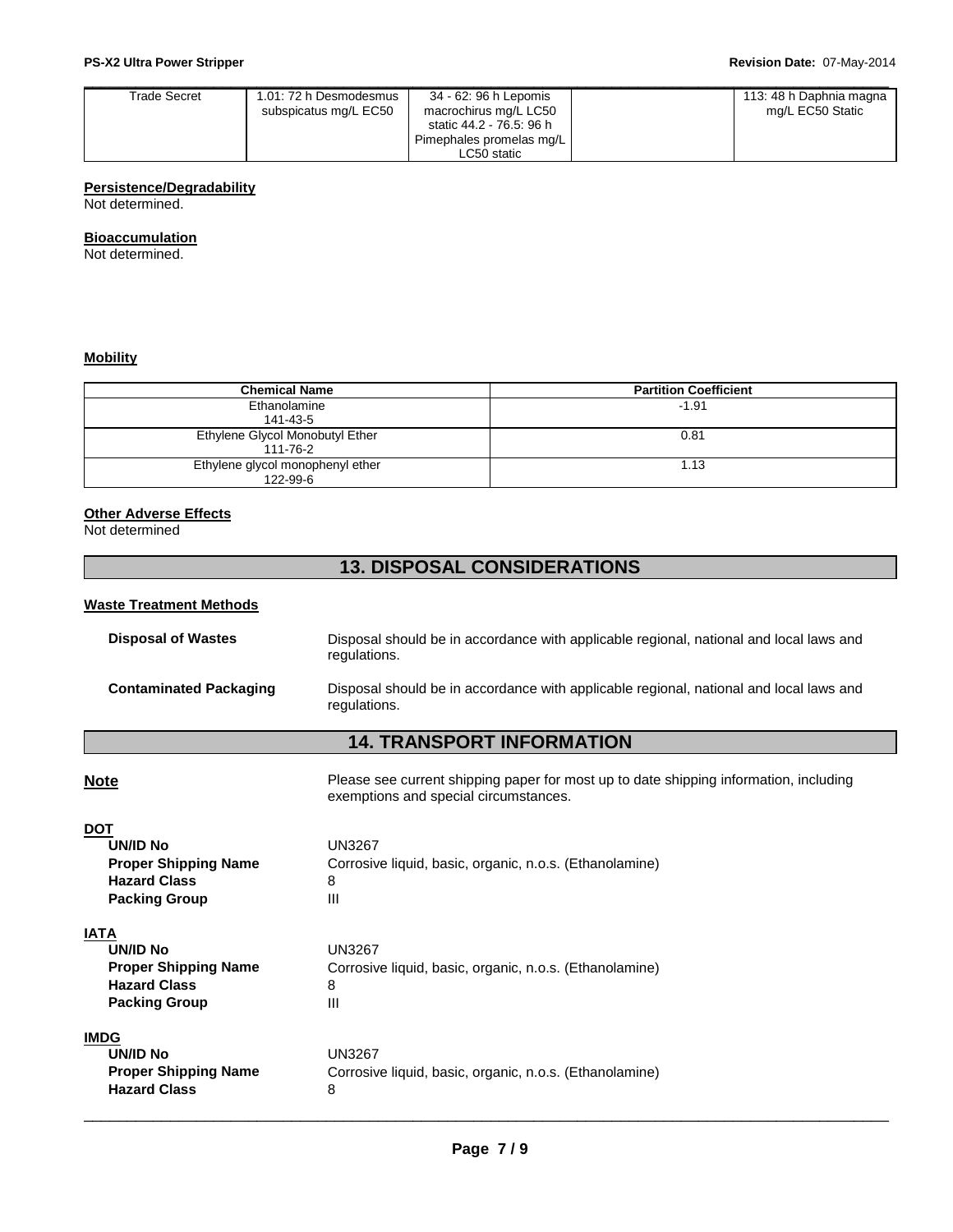## \_\_\_\_\_\_\_\_\_\_\_\_\_\_\_\_\_\_\_\_\_\_\_\_\_\_\_\_\_\_\_\_\_\_\_\_\_\_\_\_\_\_\_\_\_\_\_\_\_\_\_\_\_\_\_\_\_\_\_\_\_\_\_\_\_\_\_\_\_\_\_\_\_\_\_\_\_\_\_\_\_\_\_\_\_\_\_\_\_\_\_\_\_ **Packing Group 111**

**Marine Pollutant** This material may meet the definition of a marine pollutant

## **15. REGULATORY INFORMATION**

#### **International Inventories**

#### **TSCA** Listed

**Legend:** 

**TSCA** - United States Toxic Substances Control Act Section 8(b) Inventory

**DSL/NDSL** - Canadian Domestic Substances List/Non-Domestic Substances List

**EINECS/ELINCS** - European Inventory of Existing Chemical Substances/European List of Notified Chemical Substances

**ENCS** - Japan Existing and New Chemical Substances

**IECSC** - China Inventory of Existing Chemical Substances

**KECL** - Korean Existing and Evaluated Chemical Substances

**PICCS** - Philippines Inventory of Chemicals and Chemical Substances

#### **US Federal Regulations**

#### **SARA 313**

| <b>Chemical Name</b>                        | CAS No   | Weight-% | <b>SARA 313 - Threshold</b><br>Values % |
|---------------------------------------------|----------|----------|-----------------------------------------|
| Ethylene Givcol Monobutyl Ether - 111-76-2  | 111-76-2 | 20-30    |                                         |
| Ethylene glycol monophenyl ether - 122-99-6 | 122-99-6 | 5-15     |                                         |

#### **US State Regulations**

#### **U.S. State Right-to-Know Regulations**

| <b>Chemical Name</b>                         | <b>New Jersey</b> | <b>Massachusetts</b> | Pennsylvania |
|----------------------------------------------|-------------------|----------------------|--------------|
| Ethanolamine                                 |                   |                      |              |
| 141-43-5                                     |                   |                      |              |
| Ethylene Glycol Monobutyl Ether<br>111-76-2  |                   |                      |              |
| Ethylene glycol monophenyl ether<br>122-99-6 |                   |                      |              |
| <b>Trade Secret</b>                          |                   |                      |              |